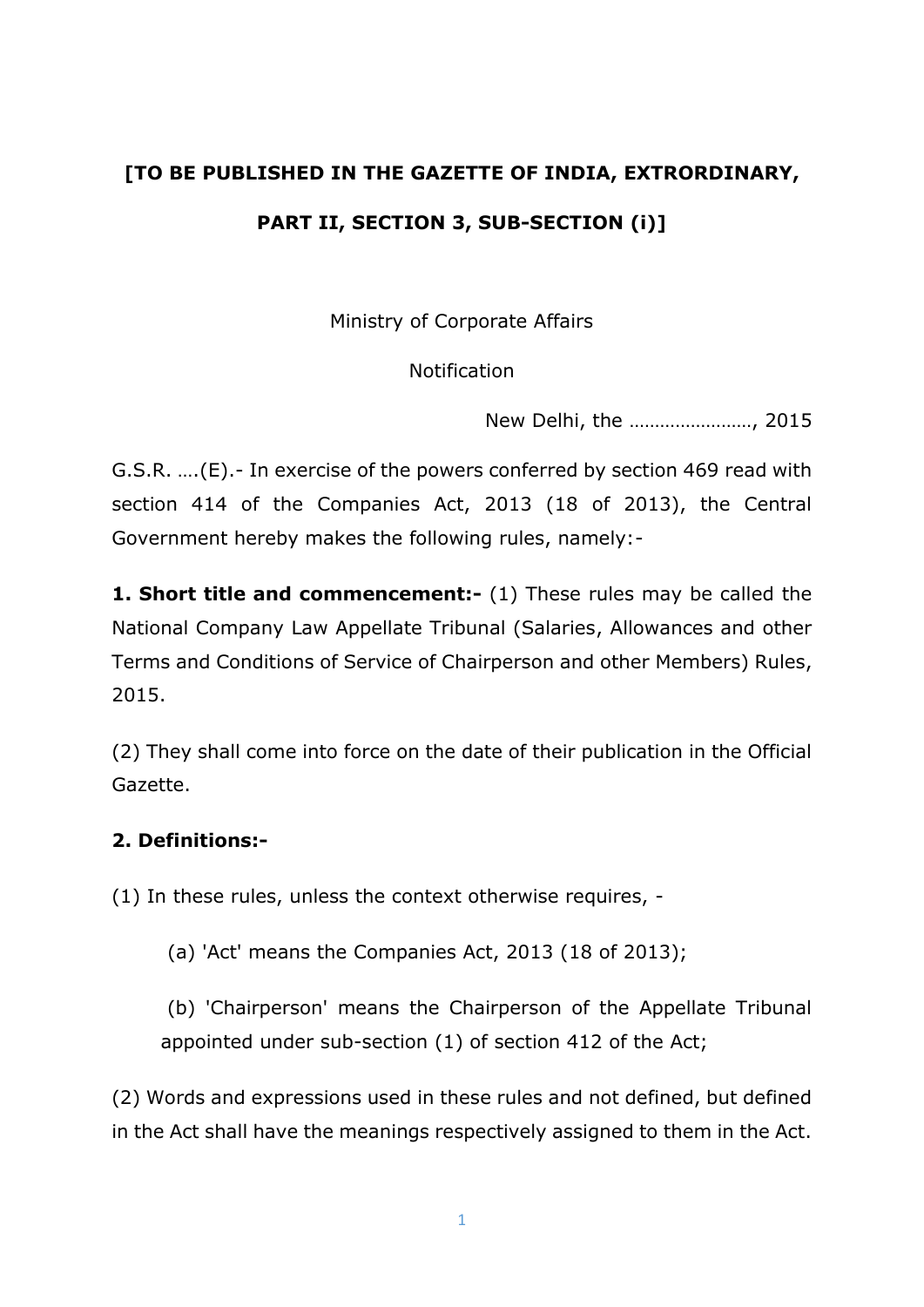**3. Pay. -** (1) The Chairperson shall be entitled to a monthly pay of Rs. 90,000/- (fixed) and such other allowances as are admissible to an officer in the Cabinet Secretary's Scale of Rs.90,000/- (fixed).

(2) A Judicial Member and Technical Member shall be paid salary in the pay scale of Rs. 80,000/- (fixed) and such other allowances as are admissible to an officer in the Apex Scale of Rs.80,000/-(fixed).

(3) In case a person appointed as the Chairperson or a Member, as the case may be, is in receipt of any pension, the pay of such person shall be reduced by the gross amount of pension drawn by him.

**4. Pension, Gratuity or Provident Fund. –** (1) In case a serving Judge of the Supreme Court or a High Court, or a serving Judicial Member of the Tribunal or a person in the service of the Government is appointed to the post of Chairperson or Judicial Member or Technical Member, as the case may be, the service rendered in the Appellate Tribunal shall count for pension to be drawn in accordance with the rules of the service to which he belongs and he shall be governed by the provisions of the General Provident Fund (Central Services) Rules, 1960.

(2) In all other cases, the Members shall be governed by the provisions of the Contributory Provident Fund (India) Rules, 1962.

(3) Additional pension and gratuity shall not be admissible for service rendered in the Appellate Tribunal.

**5. Leave. –** (1) The Chairperson and every other Member shall be entitled to thirty days of Earned Leave for every year of service.

(2) The payment of leave salary during leave shall be governed by rule 40 of the Central Civil Services (Leave) Rules, 1972.

(3) The Chairperson and Members shall be entitled to encashment of leave in respect of the Earned Leave standing to his credit, subject to the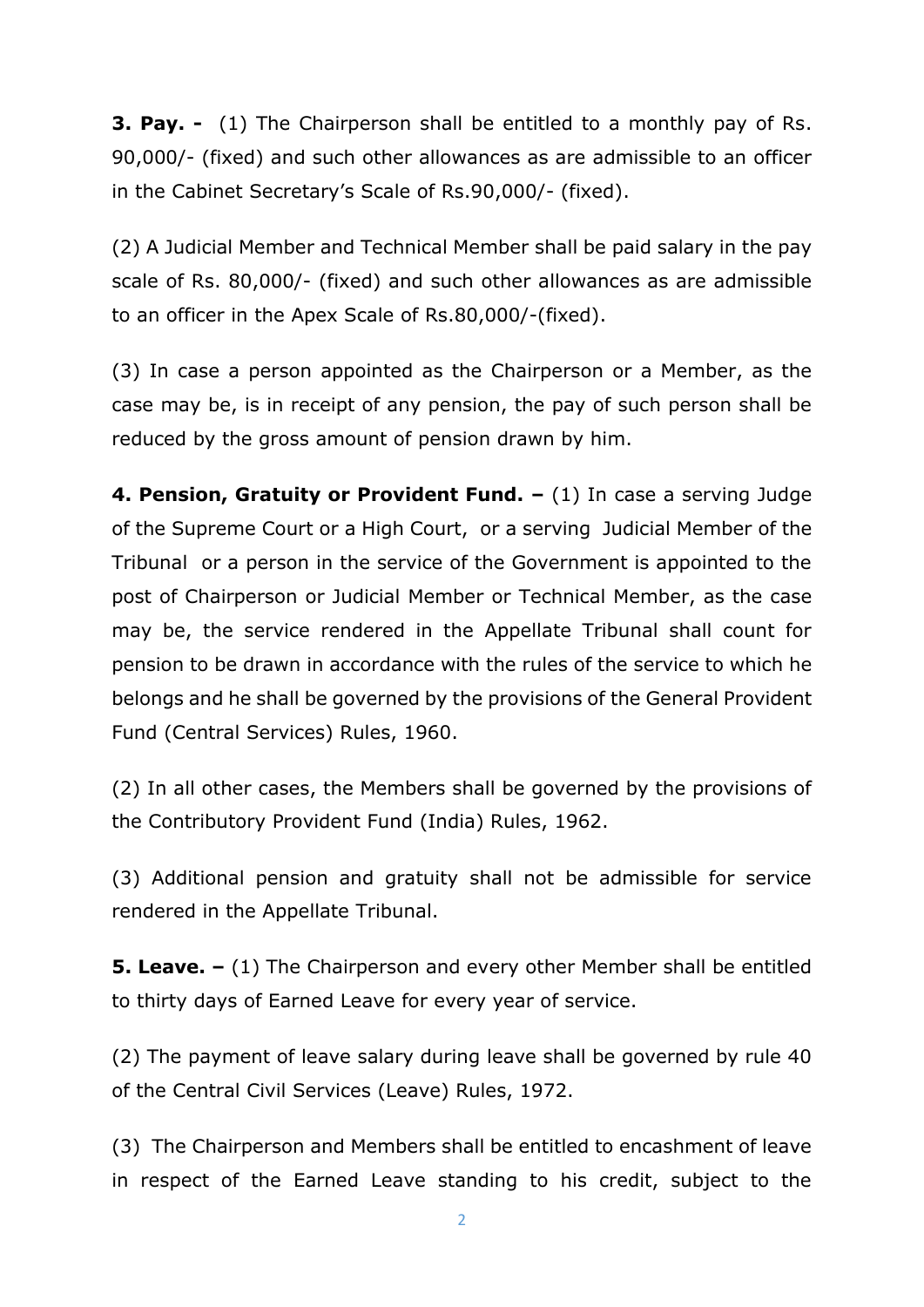condition that maximum leave encashment, including received at the time of retirement from previous service shall not in any case exceed the prescribed limit under the Central Civil Service (Leave) Rules, 1972.

**6. Leave sanctioning authority. -** In the case of the Chairperson, the competent authority to sanction the leave shall be the President of India and in the case of Members, the Chairperson shall be the leave sanctioning authority.

**7. Travelling allowances.-** (1) The Chairperson while on tour within India or on transfer (including the journey undertaken to join the Appellate Tribunal or on the completion of his tenure with the Tribunal to proceed to his home town) shall be entitled to the travelling allowance, daily allowance, transportation of personal effects and other similar matters at the same rates as are admissible to the officer of the Central Government in the equivalent grade of Rs. 90,000/- (fixed).

(2) The Member while on tour within India or on transfer (including the journey undertaken to join the Appellate Tribunal or on the completion of his tenure with the Appellate Tribunal to proceed to his home town) shall be entitled to the travelling allowance, daily allowance, transportation of personal effects and other similar matters at the same rate as are admissible to the officer of the Central Government in the Apex Scale of Rs.80,000/-(fixed).

**8. Official visits abroad. –** (1) Official visits abroad by the Chairperson shall be undertaken in accordance with orders issued by the Central Government and he shall be entitled to draw such allowances in respect of such visits as are applicable to the officer of the Central Government in the equivalent grade of Rs. 90,000 (fixed).

(2) Official visits abroad by Member shall be undertaken in accordance with orders issued by the Central Government and he shall be entitled to draw

3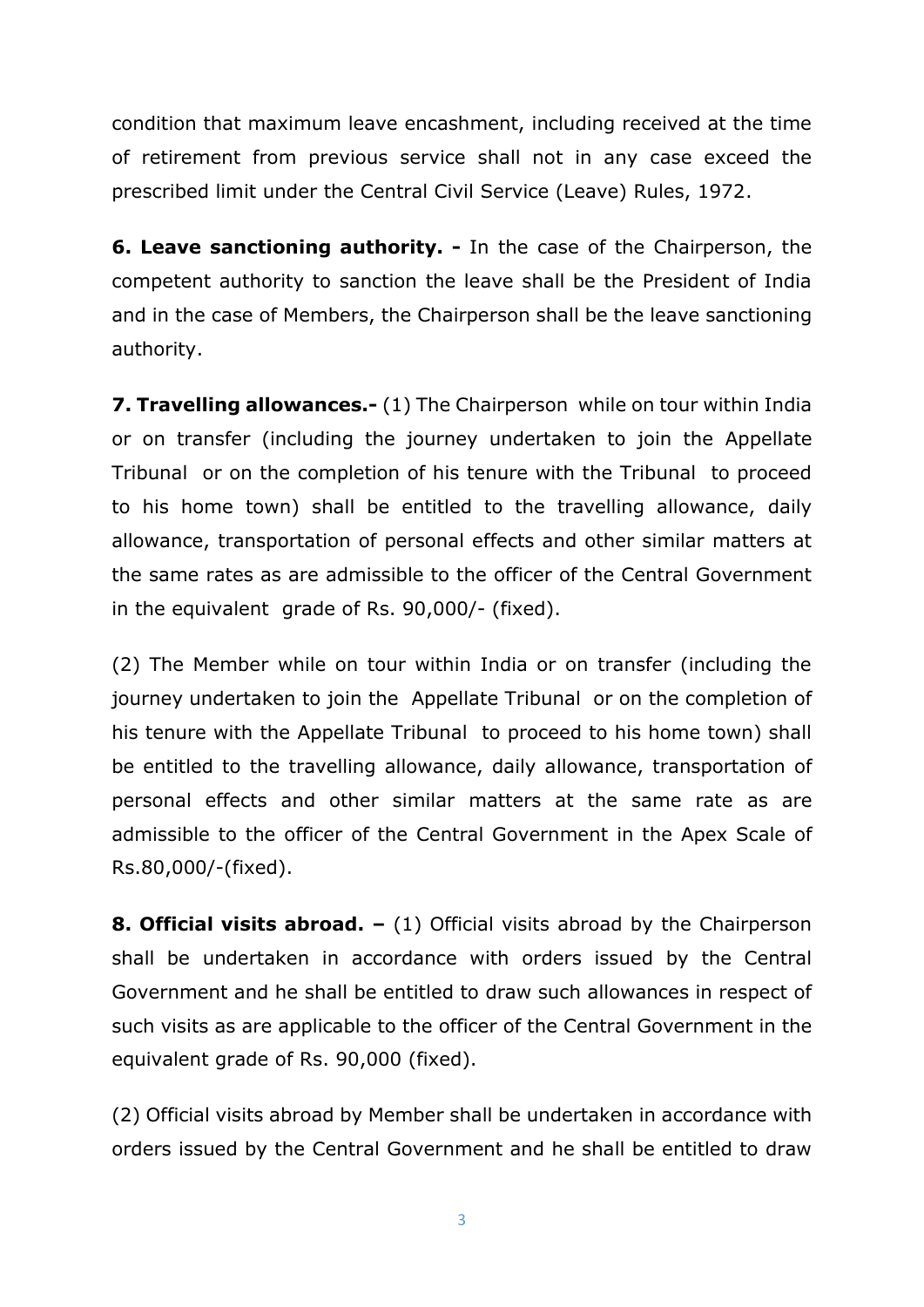such allowances in respect of such visits as are applicable to officers of the Central Government in the Apex Scale of Rs.80,000/-(fixed).

**9. Leave Travel Concession. –** (1) The Chairperson shall be entitled to Leave Travel Concession on the same terms as are applicable to officers of the Central Government in the equivalent pay grade of Rs. 90,000 (fixed).

(2) The Member shall be entitled to Leave Travel Concession on the same terms as are applicable to officers of the Central Government in the Apex Scale of Rs.80,000/-(fixed).

**10. Facility for medical treatment.-** The Chairperson and other Members shall be entitled to the medical facilities as provided in the Central Services (Medical Attendance) Rules, 1944.

**11. Accommodation**.- The Chairperson or Judicial Member or Technical Member shall have the option of claiming house rent allowance in accordance with the rates prescribed by the Central Government for Group 'A' officers of equivalent grade pay or scale:

Provided that he shall not be eligible for house rent allowance in case he is declared eligible for General Pool Residential Accommodation and occupy Government accommodation allotted to him.

12. Facility of conveyance.- The Chairperson or a Judicial Member or Technical Member shall be entitled to the facility of staff car for journeys for official and private purposes in accordance with the facilities provided to Government servants in the corresponding pay grade as per Staff Car Rules, as amended from time to time.

13. Telephone facility- The Chairperson, Judicial Member and Technical Member shall be eligible for telephone facilities as admissible to a Group 'A' officer of the Central Government drawing an equivalent pay.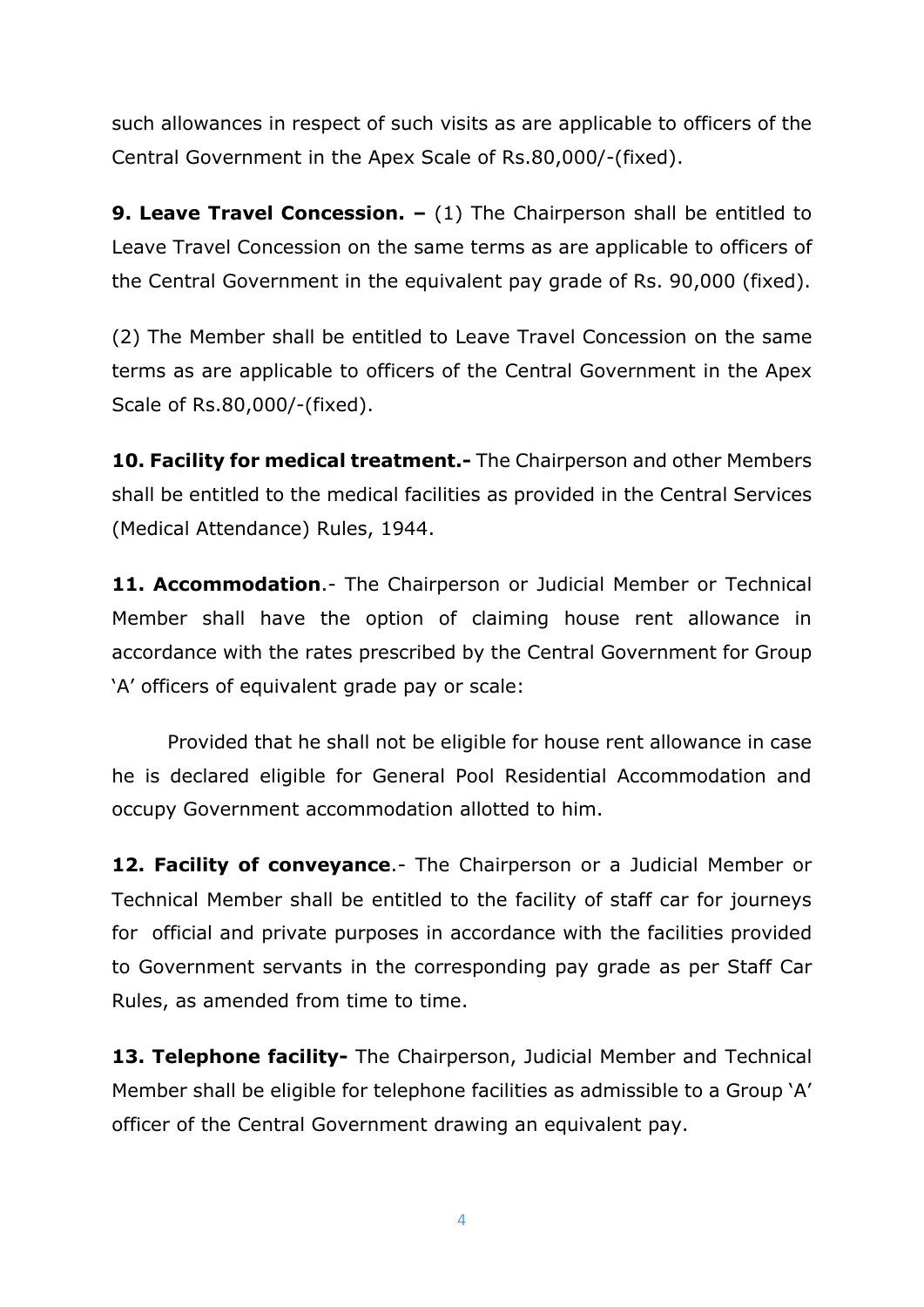14. Conditions of service of Chairperson.- Where a serving or retired judge of the Supreme Court or a serving or retired Chief Justice of a High Court is appointed as the Chairperson, the service conditions unless specifically provided for in these rules, shall be as contained in the Supreme Court Judges (Salaries and Conditions of Service) Act, 1958, or the High Court Judges (Salaries and Conditions of Service) Act, 1954, as the case may be, and the rules made thereunder.

**15. Conditions of service of Judicial Member.-** Where a serving judge of a High Court is appointed as a Judicial Member, the service conditions, unless specifically provided for in these rules, shall be as contained in the the High Court Judges (Salaries and Conditions of Service) Act, 1954, as the case may be, and the rules made thereunder:

Provided that the service conditions, other than specifically provided in these rules , after his due date of retirement from service as a Judge of the High Court or expiry of the lien period, whichever is later, for the remaining period of his term of office shall be same as may, for the time being, be applicable to other employees of the Government of India of a corresponding status.

16. Oath of office and secrecy: - Every person appointed as the Chairperson or a Member, as the case may be, shall, before entering upon his office, make and subscribe an oath of office and secrecy, in Form-I and Form-II annexed to these rules.

17. Declaration of financial or other interest:-Every person, on his appointment as the Chairperson or Member, as the case may be, shall give a declaration in Form-III annexed to these rules, to the satisfaction of the Central Government, that he does not have any such financial or other interest as is likely to affect prejudicially his functions as Chairperson or Member.

5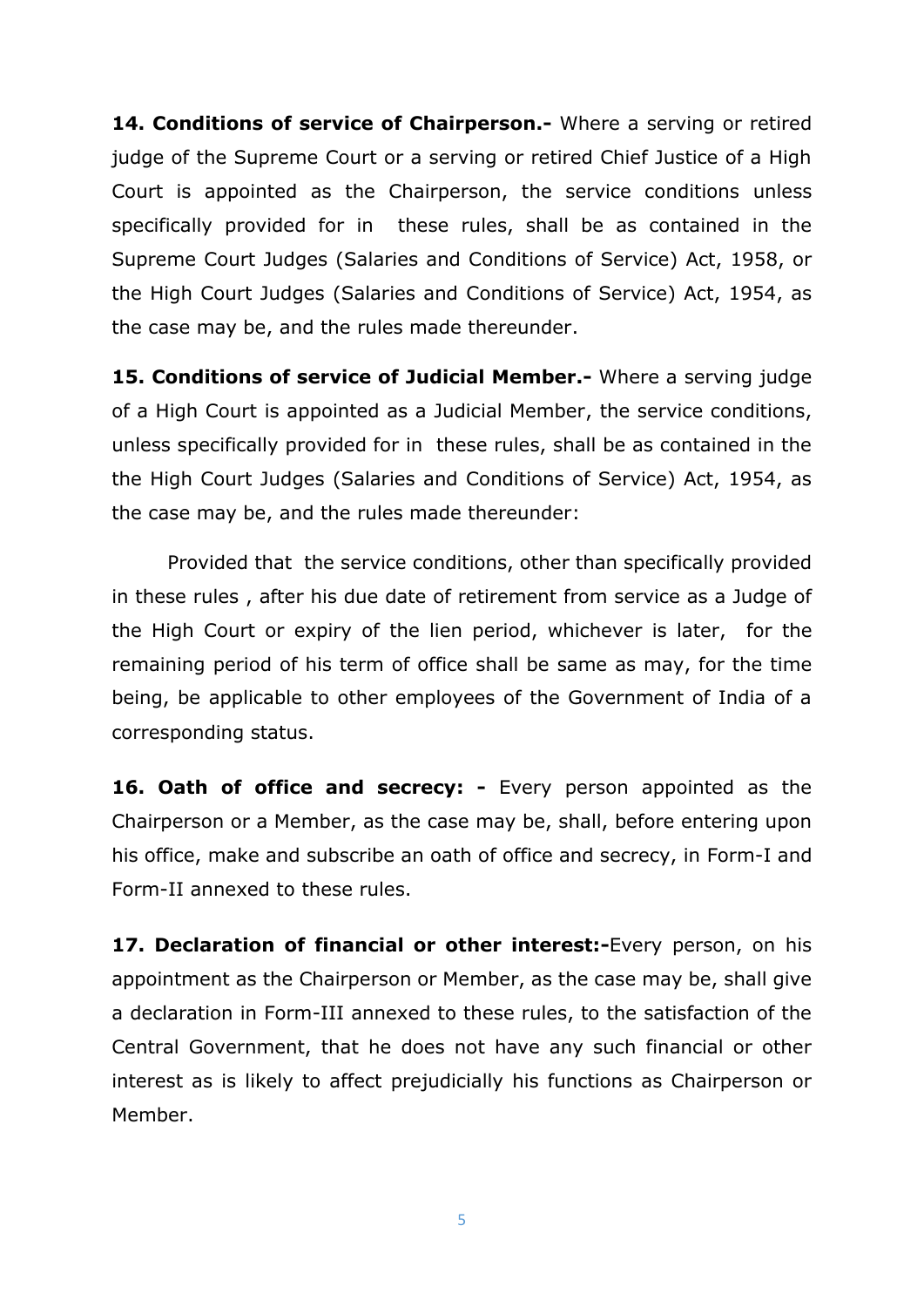**18. Residuary provisions. -** Matters relating to the terms and conditions of service of the President and Members with respect to which no express provision has been made in these rules, shall be same as may, for the time being, be applicable to other employees of the Government of India of a corresponding status.

19. Powers to relax:-The Central Government shall have power to relax any provision of these rules with respect to any class or category of persons.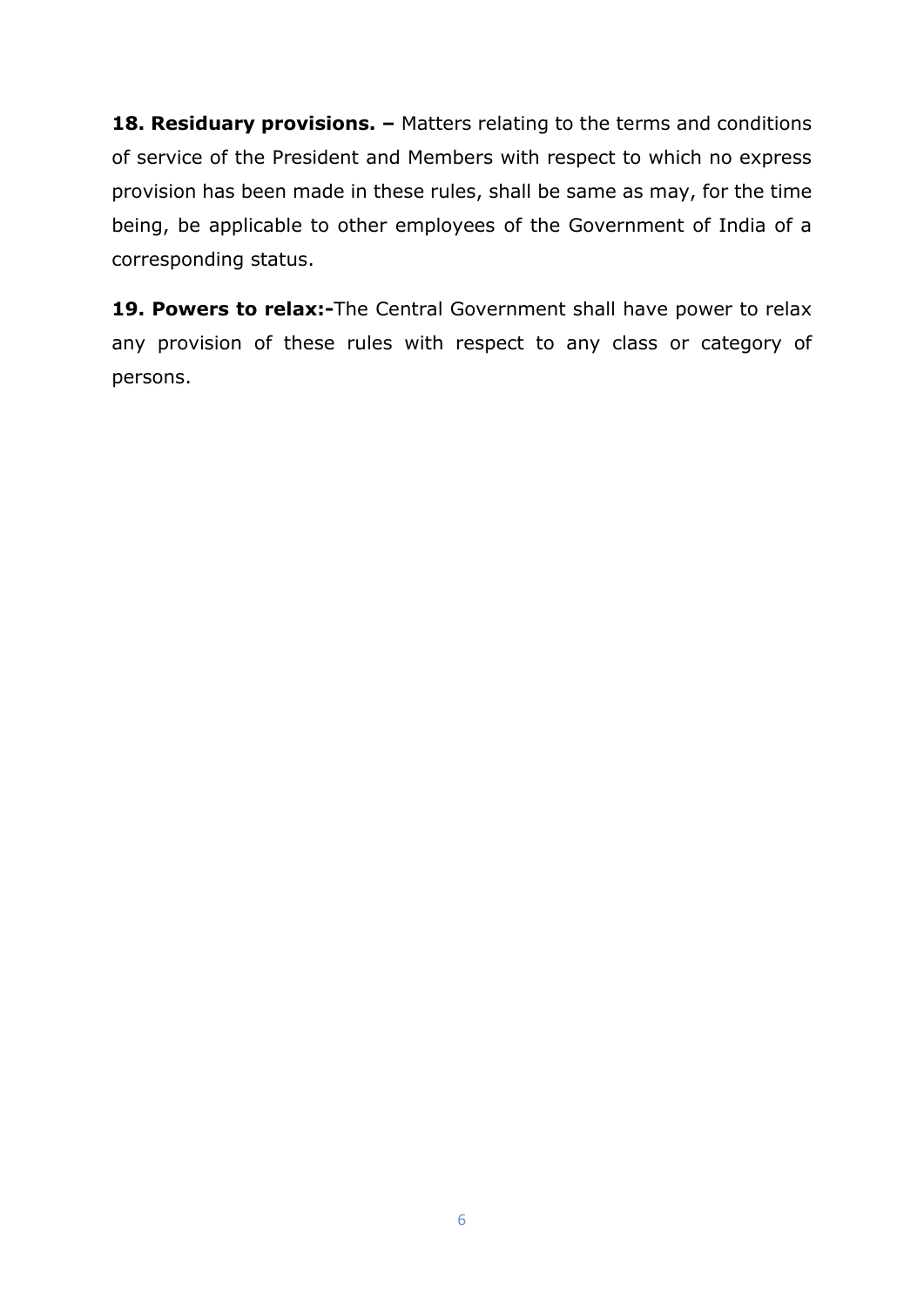## **Form - I**

### *(See rule 16)*

# **Form of oath of office for Chairperson or Members of the National Company Law Appellate Tribunal**

"I, ............., having been appointed as Chairperson or member of the National Company Law Appellate Tribunal

do solemnly affirm

swear in the name of God

that I will faithfully and conscientiously discharge my duties as Chairperson or member to the best of my ability, knowledge and judgment, without fear or favour, affection or ill-will."

Signature: ..................

(Name of the Chairperson/

Judicial/

Technical Member)

Designation: .................

National Company Law Appellate Tribunal

Dated:

Place: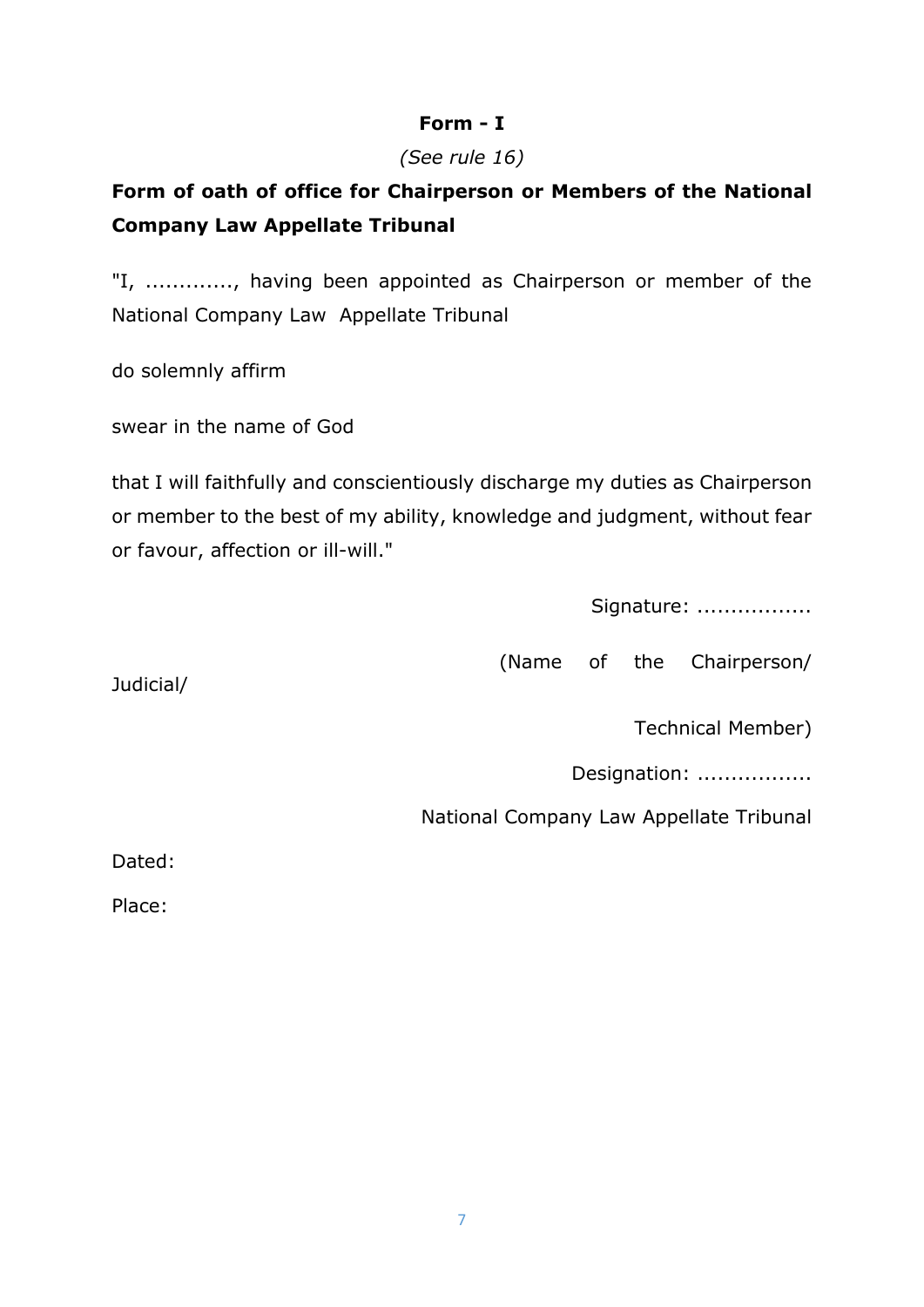#### **Form - II**

#### *(See rule 16)*

# **Form of oath of secrecy for Chairperson or Members of the National Company Law Appellate Tribunal**

"I, ............, having been appointed as Chairperson or member of the National Company law Appellate Tribunal

do solemnly affirm

swear in the name of God

that I will not directly or indirectly communicate or reveal to any person or persons any matter which shall be brought under my consideration or shall become known to me as Chairperson or member of the said Tribunal except as may be required for the due discharge of my duties as Chairperson or member."

Signature: ..................

(Name of the Chairperson/

Technical Member)

Designation: .................

National Company Law Appellate Tribunal

Dated:

Judicial/

Place: